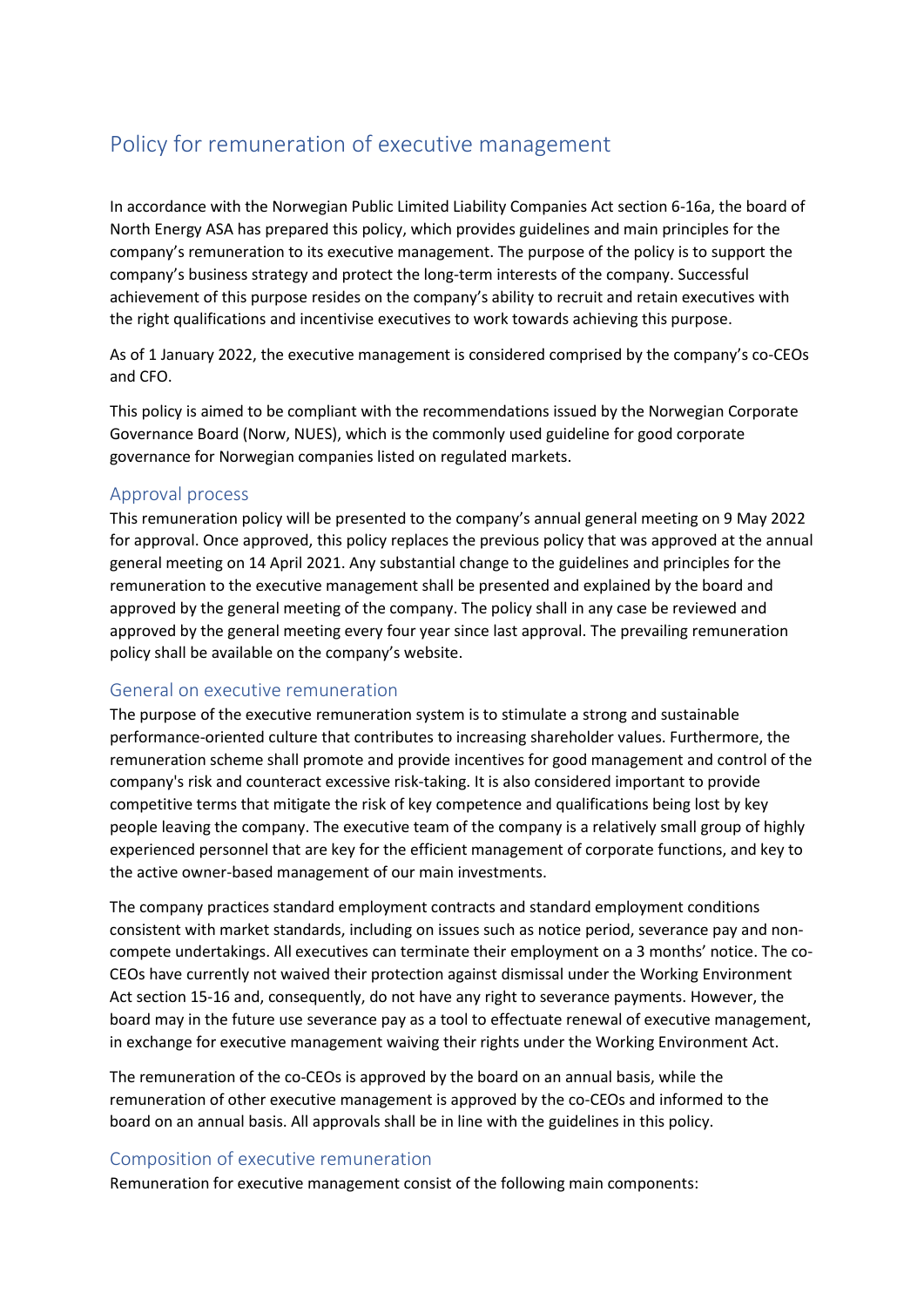- Base salary
- Pension benefits
- Other benefits
- Variable remuneration

The base salary, pension benefits, and other benefits together comprise the fixed remuneration of executive management.

#### Base salary

The base salary shall reflect the requirements of each position in terms of qualifications and responsibilities, and the extent to which each position supports the achievement of the company's business strategy. In determining the appropriate level, the company performs a benchmarking to ensure the base salary is competitive with similar roles in comparable companies. As a general rule, the base salary of the co-CEOs is regulated annually by Statistics Norway's (Norw, "SSB") wage index.

#### Pension benefits

Pension benefits shall be contribution based, and premiums under defined-contribution schemes shall not exceed 20% of base salary. No executive personnel in the company have performancebased pension plans. Disability pensions for executive management reflect the general collective terms applicable within the company.

#### Other benefits

Other benefits may include a company car or car allowance, travel allowance, health insurance, medical services, paid phone and internet, and loans from the company. Premiums and other costs linked to such benefits may not total more than 5% of base salary.

### Variable remuneration

In addition to receiving fixed remuneration, the executive management participates in a variable remuneration program aimed at incentivising management to work towards creating shareholder value in a sustainable manner. The variable remuneration program consists of two components:

- Annual bonus program
- Long-term incentive program

The annual bonus for executives is capped at 100% of base salary as of 31 December of the relevant year. Determination of the bonus will be based on a fully discretionary assessment by the board, with an overall view on the company's achievement of certain financial and non-financial targets. The targets are specific and measurable and aimed to support the creation of shareholder value over time, at acceptable and sustainable risk levels. Payment of the annual bonus is approved by the board in conjunction with the publication of the preliminary annual results. Up to 50% of the annual bonus may be paid in shares in the company.

The long-term incentive program is aimed at promoting long-term value creation, ensuring alignment of interest among shareholders and executive management, and to create a strong executive retention mechanism. In order to accomplish this, the board will propose to the annual general meeting to establish a share option program for executive management. The principles of the share option program are:

- Options are allocated once a year on the day after each annual general meeting
- Allocated options may not be exercised until two years after the allocation date, and no later than five years after the allocation date